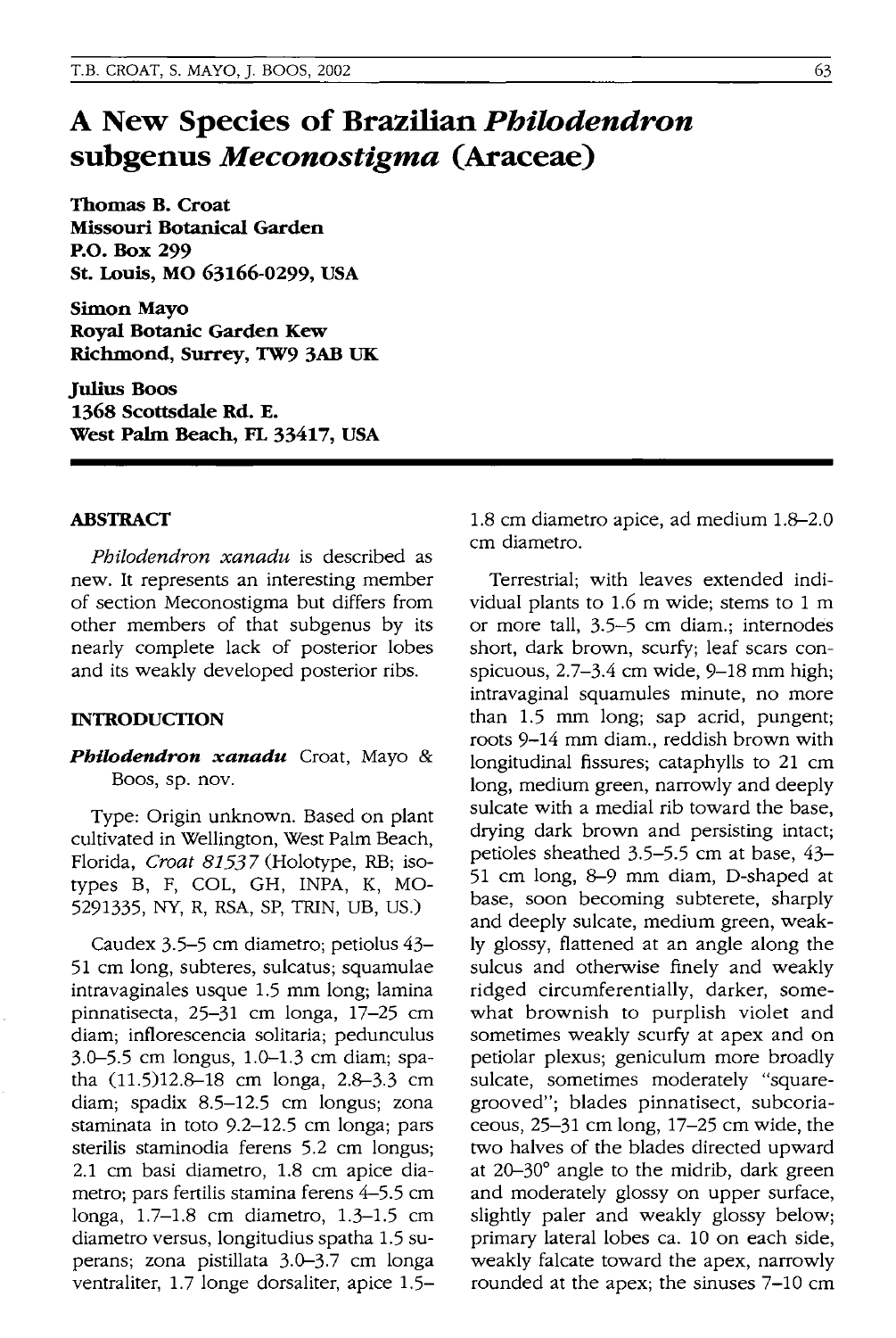

Fig. 1. Philodendron xanadu. Habit of a full grown individual cultivated in Australia. Photo Neil Crafter.

deep; posterior lobes short, bent upward with their upper surfaces directed toward the apex; sinus arcuate to parabolic when flattened; midrib broadly sulcate to flattened and slightly to moderately paler above, narrowly rounded to bluntly acute and moderately paler, sometimes purplish violet below (whitish toward apex); pri-



Fig. 2. Pbilodendron xanadu. Face view of adult leaf blades. Photo Neil Crafter.



Fig. 3. Philodendron xanadu. Stems with thick roots and conspicuous cataphyll scars. Photo Neil Crafter.

mary lateral veins one per lobe, somewhat off-center on the lobes, slightly closer to the posterior margin of the lobes, slightly paler and weakly convex and slightly paler in shallow valleys above, thickly convex, yellow-green to creamy white and moderately paler below; minor veins fine,



Fig. 4. Philodendron xanadu. Habit of adult plant with inflorescences. Type plant. Croat 81537 Photo Tom Croat.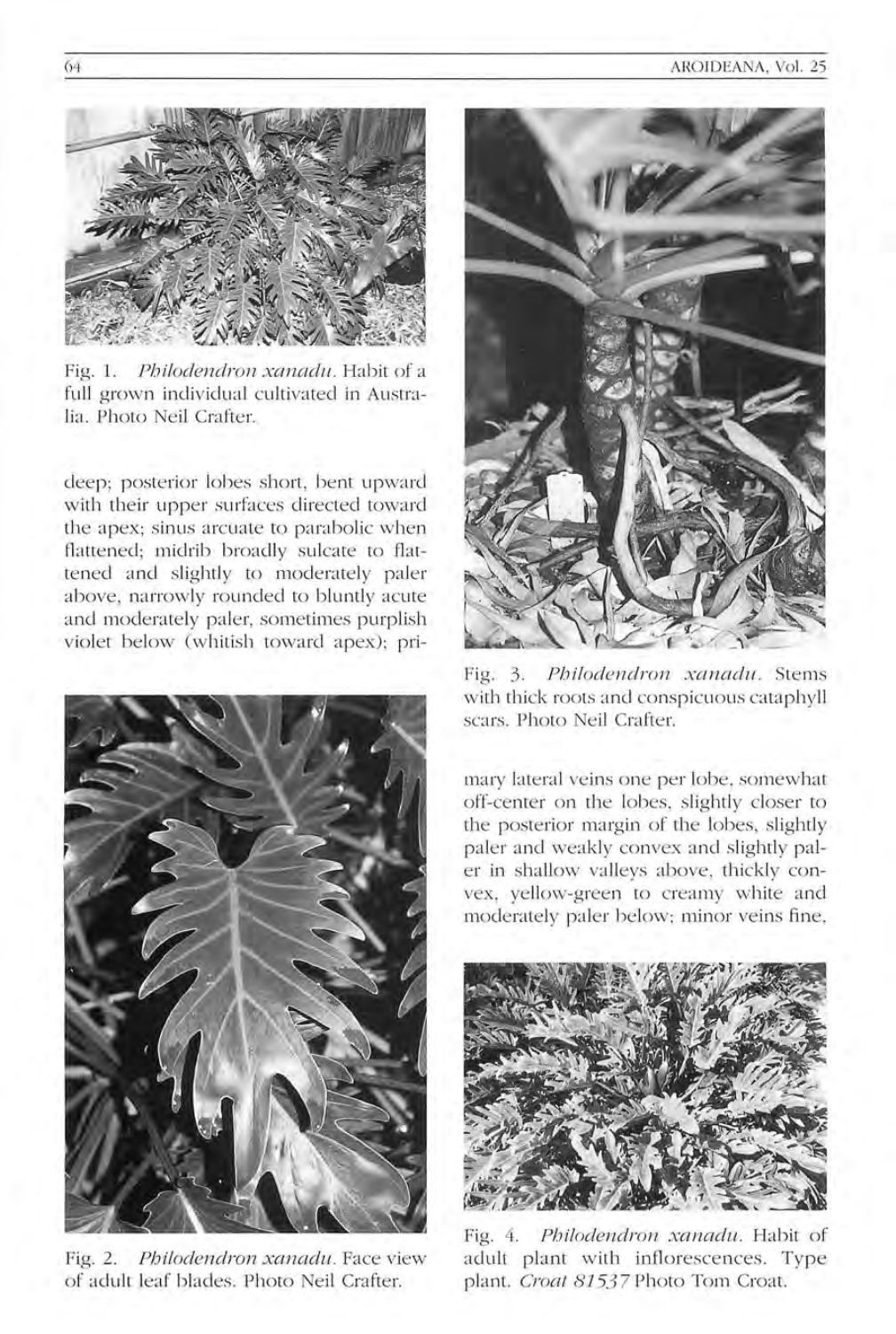

Fig. 5. Philodendron xanadu. Inflorescences. Left. Preanthesis. Center. At anthesis. Right. Post-anthesis.

darker than surface; basal veins 4-5 per side, the first free or nearly free to the base, 2nd & 3rd acroscopic, 3rd or 4th straight to the tip of the lobes, usually with 1 or 2 basioscopic and much smaller; posterior ribs  $(1.5)2.5-3(4)$  cm long, naked 2.5-3.0 cm; Inflorescences 1 per axil, 3-5 per plant in flower; peduncle 8-11 cm long,  $1.0-2.0 \times 1.2-2$  cm diam; spathe coriaceous, (8.2)12.8-18 cm long, (1.7)2.8-3.3 cm diam., dark purple-brown, sometimes paler within on tube; spadix 8.5-12.5 cm long, cream; staminate spadix (5.5)8.5-10.5 cm long; sterile portion 3. 1-5.2 cm long,  $1.7-2.1$  cm diam at base,  $1.5-1.8$  cm diam at apex, sterile male flowers 6.0 mm long, 1.0 mm diam. at apex, tapered toward the base; fertile portion 4-5.5 cm long, 1.7-1.8 cm diam, 1.3 cm diam 1 cm from apex, protruding up to  $1.5$  cm from the spathe; pistillate spadix  $(2.5)3.0-3.7$ cm long in front,  $1.7$  cm long in rear,  $1.5-$ 1.8 cm diam at apex, 1.8-2.0 cm diam midway; stigmas  $1-1.5$  mm diam, with one lobe for each locule, the lobes oblong, 0.6 mm long; gynoecium (6)7-8 locular, ovules 2 per locule on axile placenta, inserted in lower half of septum, 0.6 mm long.

Philodendron xanadu was introduced into the American market by an Australian nurseryman Barry M. and Veronica L. Winterbourn, P. O. Box 12, Gosnells, Australia in the spring of 1987 and was issued a patent from the United States Patent and Trademarks Office on Sept. 12, 1989 (=7030) (NAL Call No. 156.65). It was described in the patent as being a cultivar of Philodendron. selloum (Philodendron bipinnatifidum) with more and smaller leaves with a "red" spadix" [This surely refers to the spathe which is dark violet-purple in the material I have seen]. It was apparently grown from a seed found in a collection of seeds from Philodendron bipinnatifidum (P. selloum) but it appears to have no relationship with this species. It is not yet known if the seed was the result of a hybridization of Philodendron hipinnatifidum or if the seeds were improperly labeled. Aside from having a lobed blade it does not in any way match P. bipinna $t$ ifidum. In contrast to this huge and robust species which can reach more than 5 m tall, P, xanadu stands no more than 1.5 or rarely to 2 m tall. The species flowers at a different time where both are in cultivation in Florida, with  $P$ . xanadu flowering for a much shorter length of time, mostly in the spring (late March and April according to observations by J. Boos). In October *P.* xanadu was rarely found in flower whereas P. bipinnatifidum had many plants in flower. In addition to these phenological differences P. xanadu has purple inflorescences which are much smaller, less than  $10.5$  cm long, whereas those of  $P$ . bipinnatifidum have inflorescences which are solid green in color and as much as 42 cm long. In addition, the spathe of  $P$ , xanadu is tightly clasped around the spadix (which also protrudes from the spathe) at anthesis, whereas P. bipinnatifidum has the spathe broadly opened at anthesis with its spadix held within the spathe, and with the spathe closing completely over the spadix after anthesis, leaving no portion of the spadix visible. Still another difference between these two species is that the interpetiolar squamulae are conspicuous for P. binnatifidum whereas they are almost lacking on P. xanadu.

Though it bears no strong case for or against its possible hybrid origin, it has been reported that the species was not capable of being cross-pollinated with sev-